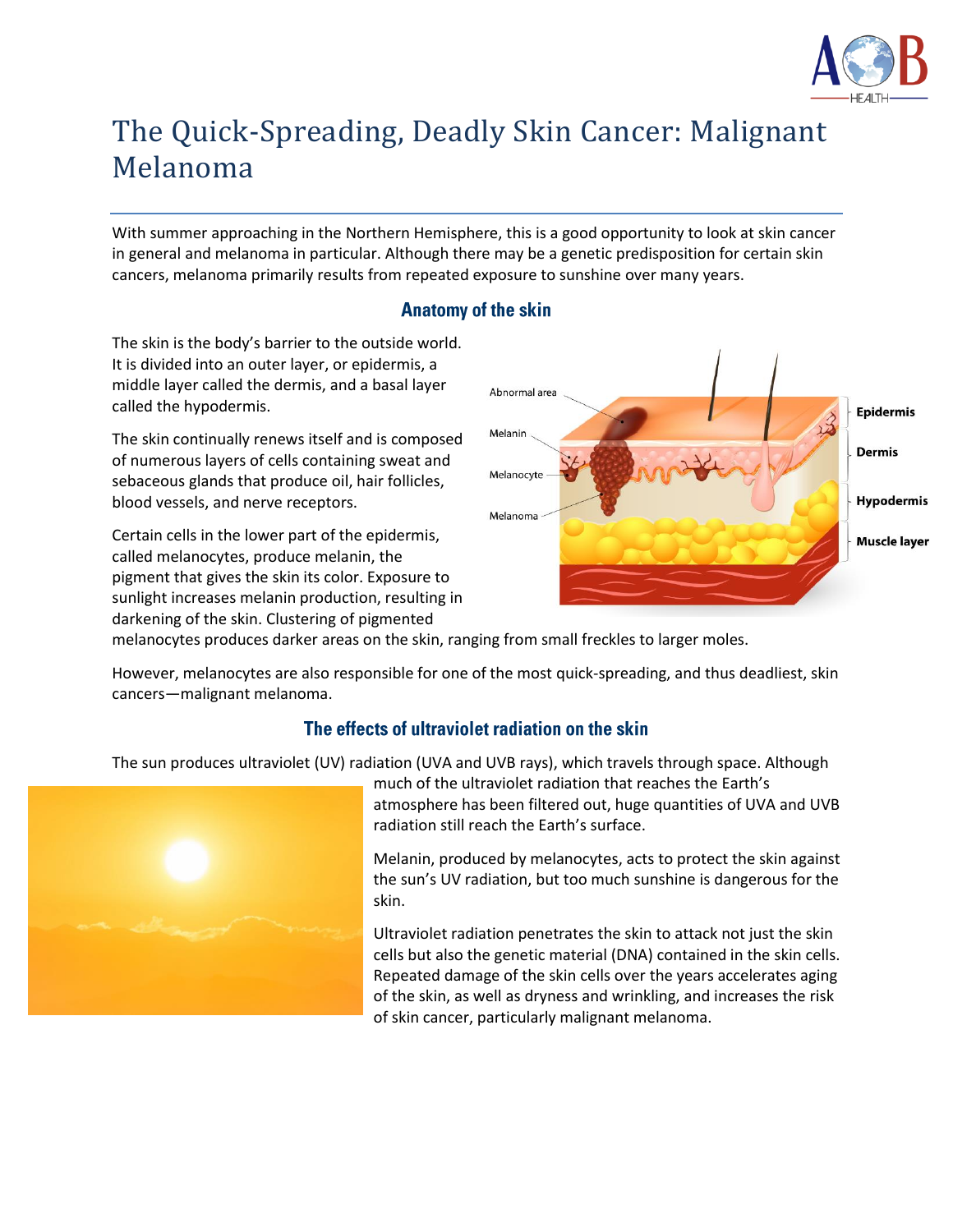#### **Skin cancer**

Skin cancer is usually easy to detect by just self-examining the skin. The three forms of skin cancer are

- **Basal cell carcinoma** represents 80% of all skin cancers and occurs mostly after the age of 40. It is rarely fatal.
- **Squamous cell carcinoma** represents 10% of all skin cancers and is quite rare before the age of 50. Frequently occurring on the hands and face, it can spread throughout the body and become fatal.
- **Melanoma** is typically called **malignant melanoma** because although it represents only 10% of all skin cancers it is highly malignant, which means that it easily spreads (metastasizes) to other parts of the body.

## **Malignant melanoma**

Malignant melanoma is the most dangerous form of skin cancer. It is caused by the uncontrolled growth of the melanocytes present in the skin under the effect of repeated and excessive exposure to sunshine. Untreated, malignant melanoma rapidly invades the skin and spreads to the rest of the body, metastasizing to the brain, lungs, lymph nodes, and bones to result in death within a matter of months.

Although very common in men and women between the ages of 20 to 40, malignant melanoma is also diagnosed to a lesser degree in children and adolescents. The good news is that it is one of the easiest cancers to detect and prevent.



The risk of developing melanoma is much lower in dark-skinned people. Fair-skinned, blue-eyed, or red-headed men and women living in sunny climates are at the most at risk for melanoma and other superficial skin cancers. The occurrence of skin cancers in general is about 15 times more frequent in fair-skinned people than in darkskinned people. Australia and New Zealand have the highest rates of melanoma in the world, primarily because of higher UV exposure resulting from the Earth's elliptical orbit of the sun.

Although melanoma is found most often in the upper back and torso of men and on the legs of women, it can appear anywhere on the body, including the eyes, which is called ocular melanoma and is the most common type of cancer in the eye.

Worldwide, there are approximately 230,000 new melanoma cases per year resulting in 50,000 deaths per year.

## **Moles and malignant melanoma**

Most melanomas originate from a benign-looking mole, or nevi. Everyone has moles on the surface of their skin. These small, dark, benign skin lesions may contain clustered pigmented melanocyte cells. A greater density of pigment produced by melanocytes will produce a small freckle.

While some people have less than 10 moles on their skin, others may have up to a hundred. Moles may be flat or raised, smooth or wrinkled, with hair or not. They vary in color and shape. Some are present at birth, others may appear later in life.

Although the vast majority of moles will never require medical treatment, moles that change in appearance must be examined by a doctor. Thousands of these formerly benign-looking skin lesions are diagnosed as malignant melanoma each year.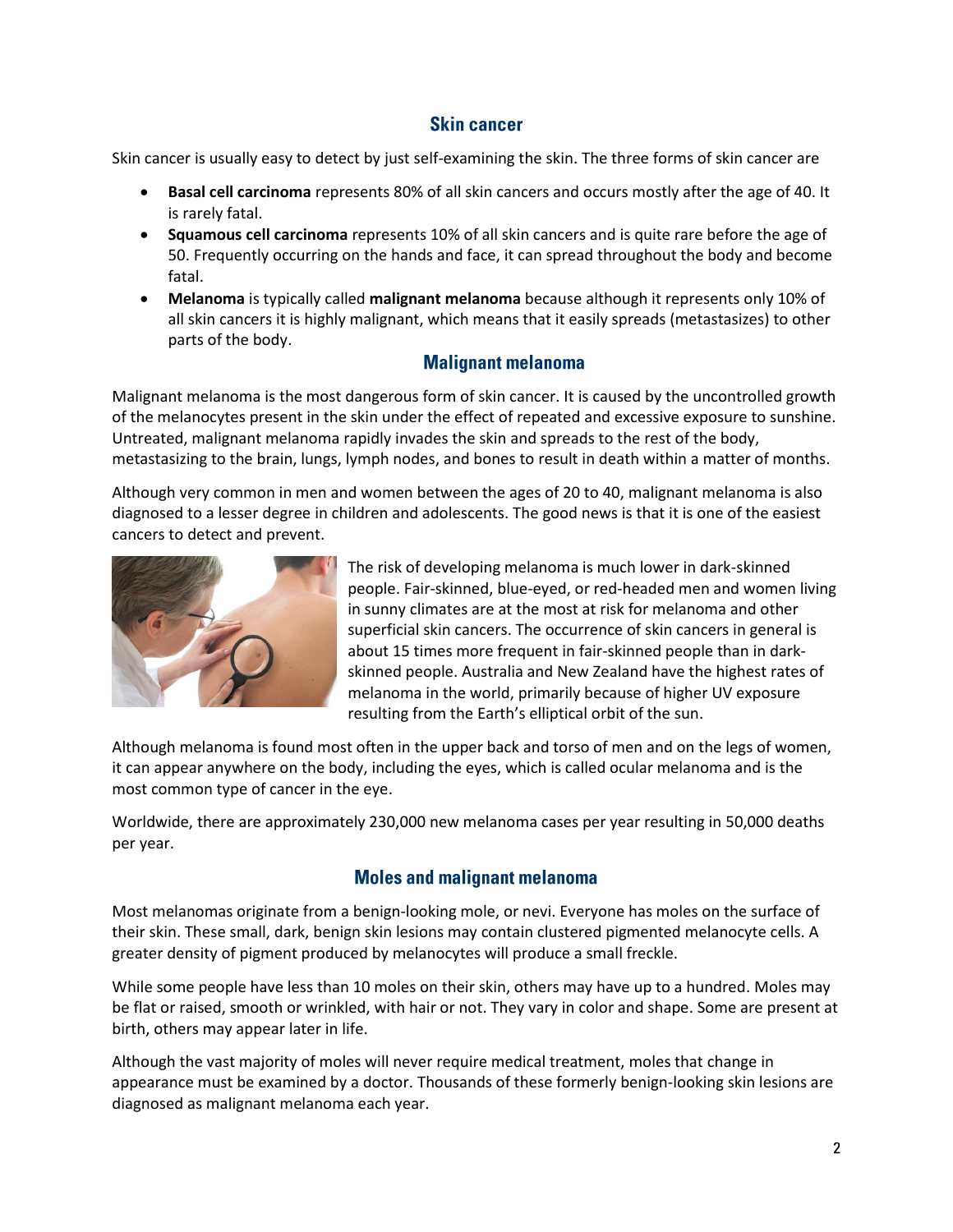Unfortunately, many patients consult their doctor when the cancer has attacked deeper parts of the skin. If not treated early and aggressively, the cancerous melanoma cells continue to grow deeper into the skin and then spread to the rest of the body, where they are rapidly fatal.

The thicker the melanoma the poorer the prognosis. The cure rate is almost 100% for a melanoma that measures less than 0.75 millimeters (0.03 inches) in thickness. The cure rate drops significantly to less than 50% over a 5-year period when the melanoma measures 3 millimeters (0.12 inches) or more in thickness.

#### **How to detect suspicious moles**

Moles can be present at birth or appear mainly during childhood or early adulthood. They are usually brown or tan, flat or slightly raised, round to oval in shape.

Moles are on the surface of the skin and visible to everyone who wants to take the time to look at his or her skin. What to watch for is a mole that changes in appearance—meaning that it may be evolving toward skin cancer in a matter of months or years. When in doubt the safest thing to do is to see a dermatologist and have the mole evaluated and removed as necessary.

To help you differentiate between an ordinary, benign mole and one that is abnormal, the American Cancer Society has devised the simple A-B-C-D-E rule. If the appearance of a mole has changed recently and has any of the characteristics below, medical attention should be sought as quickly as possible.



**Benign mole** 



Malignant melanoma

**A = Asymmetry** of the mole. The two previously symmetrical halves of the mole no longer match.

**B = Border**. The edges of the mole have become irregular, ragged, or blurred.

**C = Color.** The mole has recently changed colors. Various shades and colors of brown, tan, black, and sometimes even red or blue can be observed.

**D = Diameter.** The mole has recently increased in diameter. Any mole that is more than 0.64 cm (a quarter of an inch) should be examined by a skin specialist

**E = Elevation.** The mole was initially flat and has become either sunken or raised.

Check your skin, especially areas with frequent sun exposure, preferably every month. Use a mirror or ask someone to look at areas you cannot easily see. Most melanomas can be found early, while still treatable, with self-skin exams.